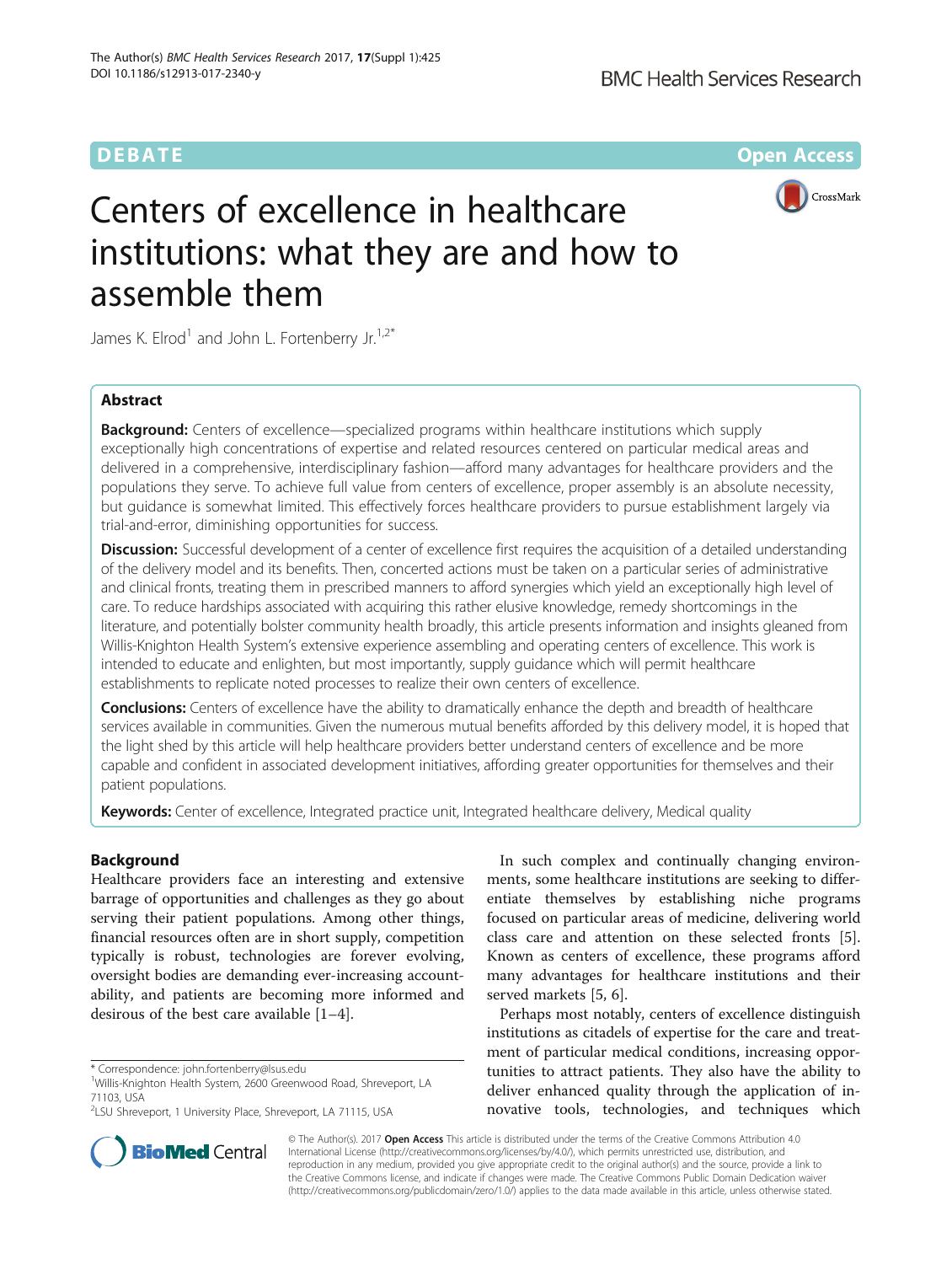improve outcomes. Recruitment initiatives, too, are bolstered, permitting centers of excellence to assemble extensive reservoirs of skill and experience on clinical and administrative fronts. Further, centers of excellence can benefit institutions financially by increasing efficiencies and improving reimbursements [[5](#page-9-0)–[7\]](#page-9-0).

To achieve full value from a center of excellence, proper assembly is an absolute necessity, but guidance is somewhat limited. Efforts published in the academic literature tend to focus narrowly on facets such as cost savings potential, impact on organizational dynamics, and the like (e.g., [[8](#page-9-0)–[11](#page-9-0)]). The trade literature supplies many accounts (e.g.,  $[12-14]$  $[12-14]$  $[12-14]$ ), but these often are too limited to supply substantive assembly guidance. Scarcity of assembly information is amplified further by the fact that centers of excellence represent key sources of competitive advantage. This naturally prompts at least some to refrain from circulating details as a means of preserving trade secrets [\[2, 4, 15, 16\]](#page-9-0).

Without comprehensive assembly guidance, however, healthcare institutions desirous of establishing centers of excellence are effectively forced to do so largely via trialand-error, diminishing their potential for success and reducing healthcare opportunities available in their communities. To reduce such hardships, remedy shortcomings in the literature, and potentially bolster community health broadly, this article presents information and insights gleaned from Willis-Knighton Health System's extensive experience assembling and operating centers of excellence. This work is intended to educate and enlighten, but most importantly, supply guidance which will permit healthcare establishments to replicate noted processes to realize their own centers of excellence.

#### Definition

Formally defined, a center of excellence is a program within a healthcare institution which is assembled to supply an exceptionally high concentration of expertise and related resources centered on a particular area of medicine, delivering associated care in a comprehensive, interdisciplinary fashion to afford the best patient outcomes possible. A type of integrated practice unit [\[1](#page-9-0)] and integrated healthcare delivery model [[17](#page-9-0)], centers of excellence are essentially places where excellence on a particular medical front is delivered in a unique, focused manner to patients. Specialty areas frequently housed in centers of excellence include cardiology, orthopedics, oncology, ophthalmology, bariatric surgery, and neurology, just to name a few [\[5](#page-9-0), [6](#page-9-0), [18](#page-9-0)].

While one might assume that in the highly-regulated healthcare industry use of the center of excellence designation would be restricted to those providers which meet prescribed standards and hold associated certifications, this generally is not the case [[19\]](#page-9-0). With few exceptions, the center of excellence designation can be applied at will by healthcare establishments [[18, 19](#page-9-0)]. This freedom, however, must be used responsibly, with healthcare institutions taking great care to apply the designation only in cases where warranted. It must be much more than a marketing slogan [\[20, 21\]](#page-9-0).

In terms of presentation, the application of the center of excellence designation varies. Some institutions actively promote it by including the designation in the formal brand name of the entity (e.g., Knightsbridge Center of Excellence for Cardiovascular Health), while others do so more subtly, listing it as a secondary reference underscoring the brand name of the particular establishment (e.g., Meadowbrook Heart Clinic, A Center of Excellence in Cardiovascular Care). Some even forego active promotion altogether and instead simply operate the associated model and let the quality delivered ultimately serve as the promotional mechanism. Notably, even the naming of the institutional structures that house centers of excellence varies from facility to facility and sometimes even within given healthcare establishments. Some are labeled centers, others are referred to as institutes, still others identify themselves simply as departments, and so on. While these various structures technically are distinctive, in practice, many institutions use the terms interchangeably, with selections being based on institutional preferences [[18, 22\]](#page-9-0).

Given the differences in application of the center of excellence designation and varying institutional structures which house these centers, it is apparent that, at least in thoughtfully assembled and well-operated examples, their root value rests less in their promotional potential and more in their ability to deliver enhanced healthcare experiences. This is in keeping with commonly observed missions of healthcare institutions which routinely emphasize patient care above all other elements of operation [\[23](#page-9-0)–[25\]](#page-9-0).

To further bolster an understanding of centers of excellence, it is helpful to examine real-world operations for associated enlightenment. One particular healthcare institution with extensive experience developing and operating centers of excellence is Willis-Knighton Health System.

#### Willis-Knighton Health System and centers of excellence

Willis-Knighton Health System is a nongovernmental, not-for-profit healthcare provider based in Shreveport, Louisiana. Delivering comprehensive health and wellness services through multiple hospitals, numerous general and specialty medical clinics, an all-inclusive retirement community, and more, the system holds market leadership in its served region, centered in an area known as the Ark-La-Tex, where the states of Arkansas, Louisiana, and Texas converge. Decades ago, however, the establishment occupied a much less prominent position and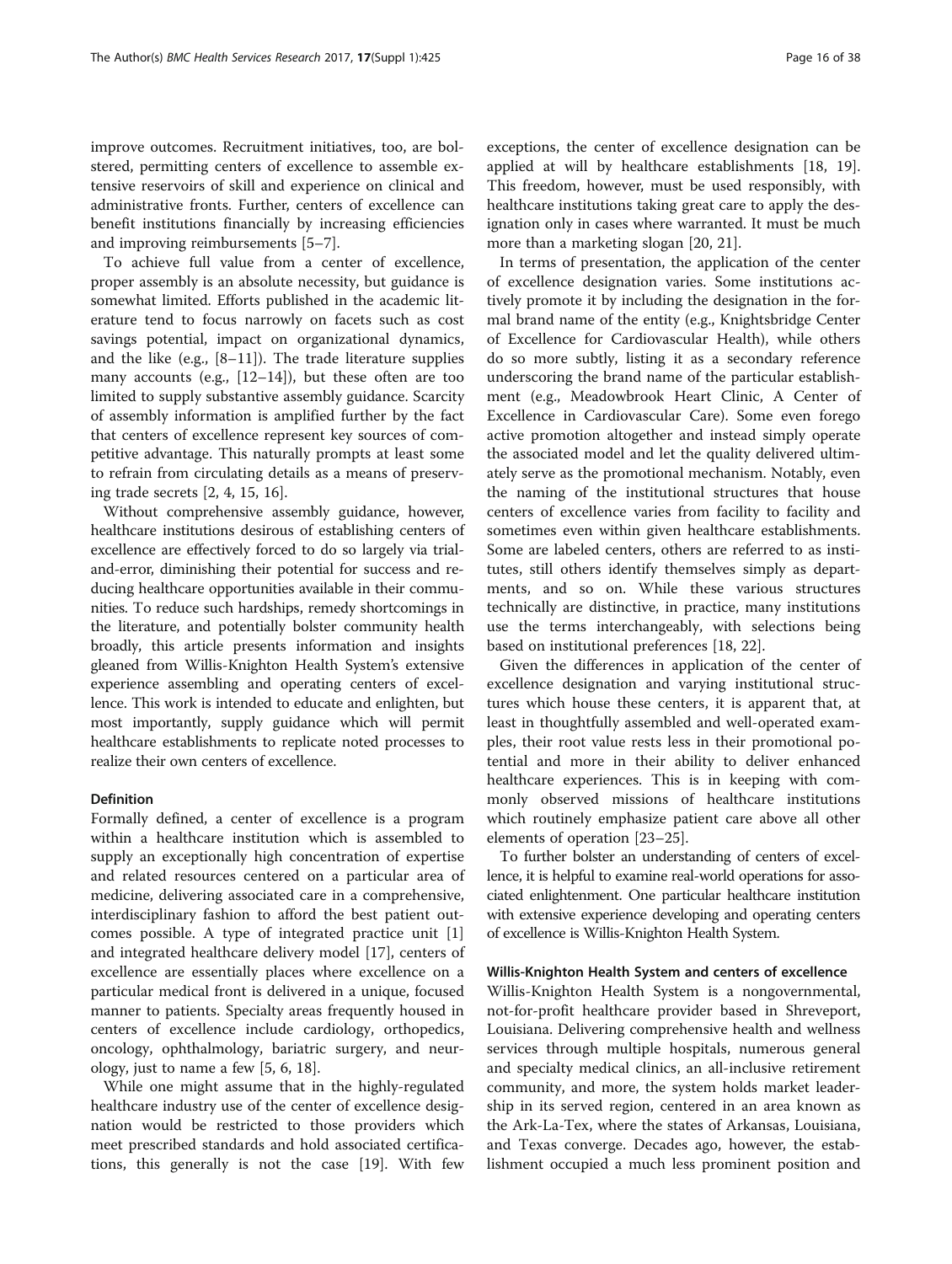executives began searching for avenues to expand and improve its footprint. With a keen understanding that quality above all else attracts patients, innovative delivery models were explored in an effort to identify opportunities which would afford quality enhancements that in turn would attract increasing numbers of patients. Centers of excellence emerged as an option and, on further investigation, executives found the model to make sense on myriad levels, prompting associated pursuits. Willis-Knighton Health System's first centers of excellence, originating in the 1980s, proved the viability of the delivery model, leading to the development of others. It now operates 11 centers of excellence, as follows.

- WK Cancer Center
- WK Center for Orthopedics
- WK Center for Reproductive Medicine
- WK Center for Women's and Children's Health
- WK John C. McDonald Regional Transplant Center
- WK Laparoscopic and Robotic Surgery Center
- WK Metabolic Surgery Center
- WK Stroke Center
- WK Eye Institute
- WK Heart and Vascular Institute
- WK Rehabilitation Institute

The system uses "center" for operations working in especially concentrated areas and "institute" for more broad-based offerings, with these typically containing expanded service arrays within disciplinary lines and involving significant research components. Both are structured in accordance with the center of excellence delivery model. The center of excellence designation is not used in marketing; Willis-Knighton Health System operates the model for the level of care that it produces which in turn serves as the primary promotional mechanism. The system considers the center of excellence delivery model to be a vital component of its service mix and credits it with facilitating growth that led to its current market leadership position.

#### Distinguishing features

Over its many decades of experience operating multiple centers of excellence, combined with examinations of peer centers of excellence and ongoing reviews of relevant findings in the literature, Willis-Knighton Health System has identified six particular fronts—organization design, servicescape design, personnel, medical care, marketing, and finance—that distinguish centers of excellence from traditional healthcare delivery models. The system has observed that when each of these fronts is treated in prescribed manners, synergies between and among the components emerge which yield an exceptionally high level of care largely exceeding that delivered in traditional settings. These fronts, illustrated using examples from Willis-Knighton Health System's centers of excellence, are described as follows.

# Organization design

Organization design refers to the manner in which work responsibilities and resources are divided and allocated to units in an institution to ensure coordination and performance, permitting mission fulfillment [[26\]](#page-9-0). In a center of excellence, work responsibilities and resources associated with addressing a particular medical condition are centralized into a functional organizational subunit with responsibilities for delivering the full continuum of care, often within a single medical building [[1, 5](#page-9-0)–[7\]](#page-9-0). Selection of the particular organizational structure (e.g., matrix, program/service line, etc.) is dependent on the organizing preferences of given institutions.

As an example, the WK Cancer Center, profiled in Fig. [1,](#page-3-0) offers patients the convenience of visiting a single site on Willis-Knighton Health System's main campus for receipt of every service related to their care and treatment, from patient education seminars to social services to pharmacy to chemotherapy to one of the most advanced cancer treatment technologies available, proton therapy. This stands in sharp contrast to traditional delivery approaches where care components from myriad departments are strung together to effect medical interventions, often requiring patients to visit multiple buildings on campuses or even multiple locations within communities to realize the continuum of care. Centers of excellence also feature shared governance systems, characterized by transparency, that foster collaboration across disciplinary lines and ensure joint accountability for outcomes [[5, 6, 27, 28\]](#page-9-0).

The very tight, centralized organization designs used in properly assembled centers of excellence foster many of the benefits associated with this particular delivery model. Patient convenience is maximized by consolidating previously dispersed care components, improving satisfaction. The formally-structured, concentrated focus on particular medical conditions permits specialization, affording tailored care experiences which feature customized environments and expert personnel. The centralized structure also pools resources which otherwise would be distributed more broadly, with this fostering efficiencies and effectiveness [\[29](#page-9-0), [30](#page-9-0)].

As a multihospital system, Willis-Knighton Health System could choose to offer cardiovascular surgery services, for example, at multiple locations across its served region, but this broadly distributed approach is highly inefficient and also negatively impacts patient outcomes. By consolidating specialty offerings into strategicallylocated centers of excellence—in this particular case, the WK Heart and Vascular Institute—Willis-Knighton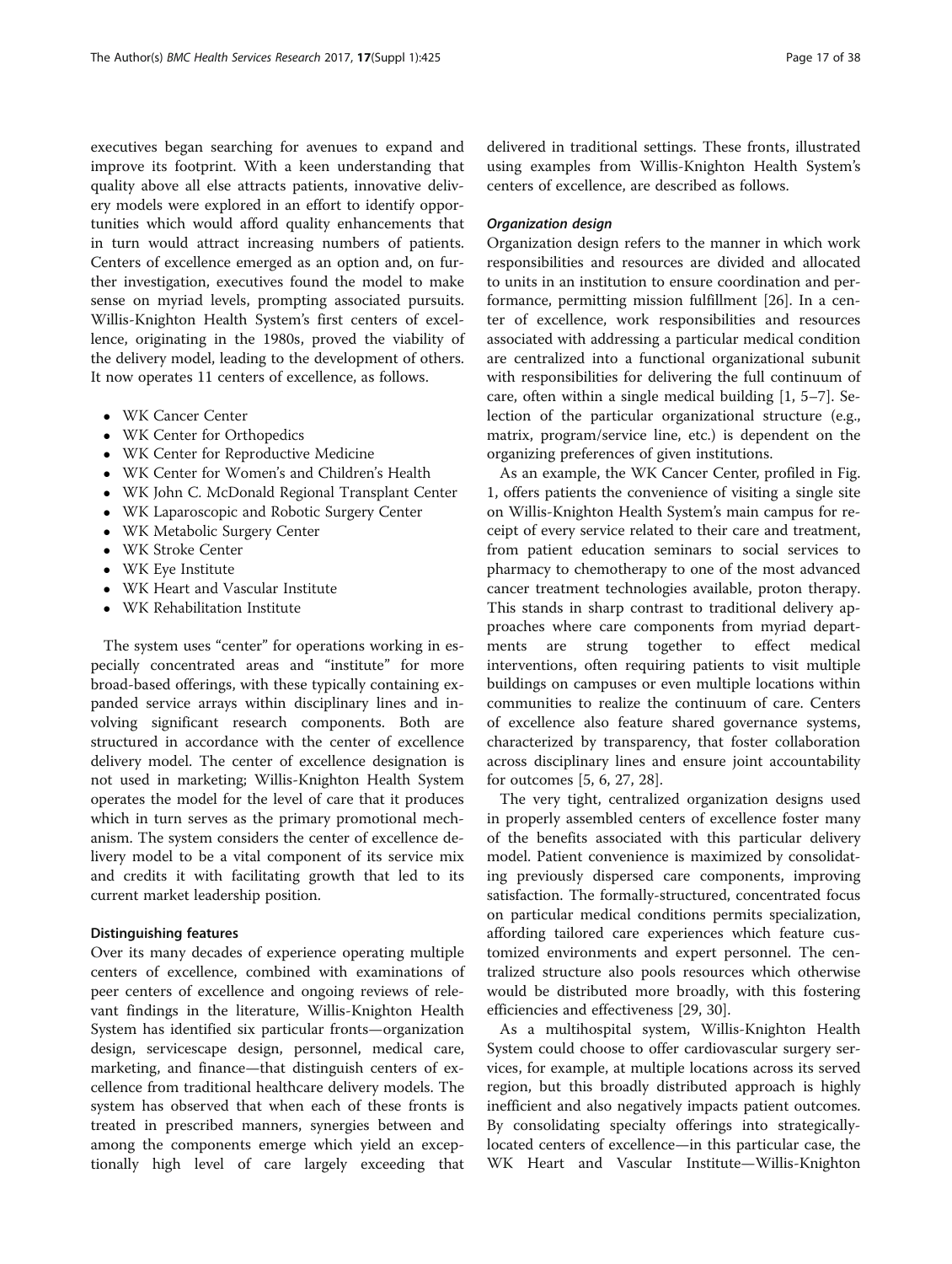<span id="page-3-0"></span>

Health System achieves vital economies of scale which reduce costs and permit more resources to be directed toward patient care. Further, rather than fielding multiple dispersed patient care teams which perhaps would conduct dozens of cardiovascular operations annually, its single, central team has opportunities to conduct hundreds of operations (597 cardiovascular surgeries were performed in 2016), increasing quality and improving outcomes.

### Servicescape design

The term servicescape refers to the collection of elements which compose the service environment of an institution. Common servicescape components include architecture, parking, signage, equipment, technology, ergonomics, ambiance, and much more [\[15](#page-9-0)]. Upgraded

materials, design, and workmanship characterize the servicescapes of properly assembled centers of excellence, carrying the excellence theme across all features of the environment. While these sorts of upgrades are common in most any quality healthcare establishment, centers of excellence take a critical additional step, customizing entire servicescapes to serve patients experiencing the particular medical conditions addressed by the given centers [\[14, 31, 32\]](#page-9-0).

Willis-Knighton Health System's Metabolic Surgery Center, for example, incorporates furnishings, fixtures, and equipment specifically designed to accommodate obese patients, even placing attention on elements used by the family members of these patients, as they very often are themselves overweight. The tools and technologies used to treat obese patients are state-of-the-art,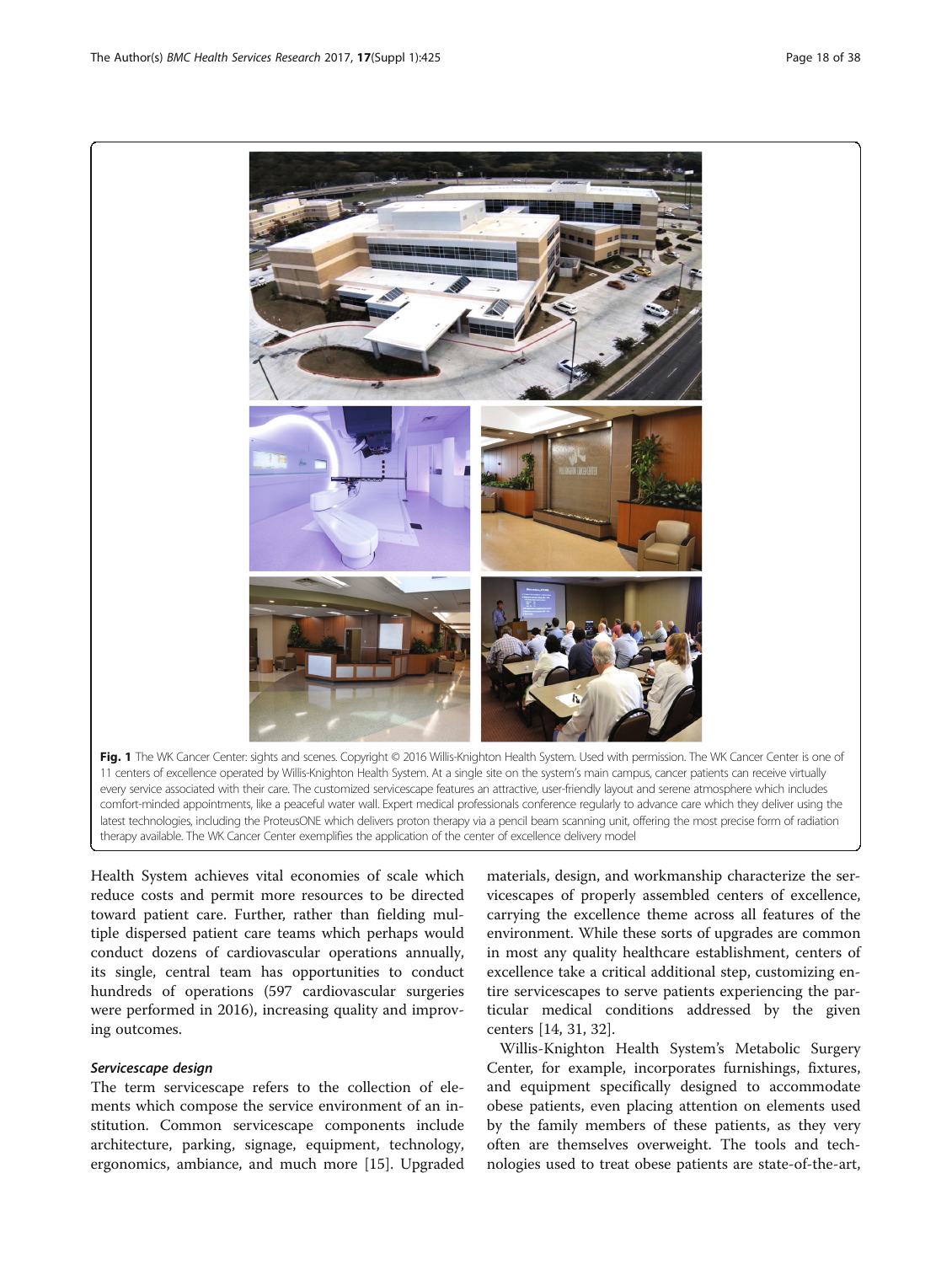market leading offerings. Further, staff members receive sensitivity training to ensure that they understand and can relate to people struggling with weight control issues. Such investments ultimately afford patient experiences customized to address the specific needs of populations suffering from targeted maladies. Since centers of excellence concentrate on particular medical conditions, associated servicescapes can focus fully on the selected fronts, yielding tailored environments that are not possible in settings which address a wide range of medical conditions.

### Personnel

One of the most notable features of centers of excellence pertains to the depth and breadth of qualifications possessed by their personnel. Indeed, extensive reservoirs of skill and experience reside within centers of excellence and, in keeping with the specialization characterizing this delivery model, the skills possessed by staff members specifically pertain to the medical conditions addressed by the given centers. These experts are assembled via carefully-planned organizational structures into collaborative, interdisciplinary teams and directed in a manner to deliver exceptional care, something facilitated by open communication, including formal opportunities to share experiences [\[5, 6, 27, 28](#page-9-0)]. Centers of excellence typify what organizational behaviorists refer to as learning organizations whereby institutional members actively share knowledge, insights, and experiences to improve understanding and initiate enhancements resulting from lessons learned [[33\]](#page-9-0).

The WK Cancer Center, for example, holds regular cancer conferences which facilitate active integration of expertise, mutual learning, concerted problem solving, and continuous improvement. Opportunities for engagement go beyond that which is required by the center's accrediting bodies to address areas of special interest to staff members. These sorts of collaborative learning experiences are commonplace in all of Willis-Knighton Health System's centers of excellence and they set the stage for best practices to not only be embraced but also advanced.

Notably, the unique properties afforded by centers of excellence make them highly attractive to job seekers, bolstering the ability of institutions to recruit the best physicians, nurses, administrators, and technicians in the marketplace, affording a significant competitive advantage. The latest technologies, a mainstay in welldesigned centers of excellence, are particularly attractive to physicians seeking to exercise their skill sets assisted by the most advanced equipment available [[5](#page-9-0)–[7](#page-9-0)].

As one of Willis-Knighton Health System's first centers of excellence, the WK Eye Institute, which was established in the 1980s, invested in cutting edge technologies on its introduction. This set the stage for the system to recruit and retain practitioners with market leading skill sets, a pattern affording numerous advancements and innovations. For example, the WK Eye Institute was the first establishment in the market to offer foldable silicone intraocular lens implantation services, no-stitch cataract surgery using only local anesthesia, LASIK surgery, and YAG laser procedures. It continues to deliver the market's leading ophthalmology services, namely including laser-assisted cataract surgery using the LenSx laser and refractive surgery using the Wave-Light system, with these tools permitting Willis-Knighton Health System to attract and retain the best and brightest who apply their advanced skill sets to benefit patients.

#### Medical care

Well-equipped servicescapes and expert workforces converge via effective organization designs to permit a level of medical care that's difficult to match outside of the center of excellence delivery model. These various elements are carefully woven together to form synergies which yield an integrated, comprehensive continuum of care designed to support patients from their initial presentation through to completion of service delivery. Medical care isn't delivered in assembly line fashion but instead is customized to address the specific wants and needs of individuals experiencing targeted health matters [\[1](#page-9-0), [5, 6](#page-9-0)].

Possessing a deep understanding of its patient populations, the WK Cancer Center strives to expedite consultations with oncologists, with a standing rule being that appointments are scheduled within 48 h of initial contact. Staff members realize the agonizing stress associated with a cancer diagnosis, something hastened by delays in getting answers. Expedited consults help to reduce at least some of the burdens experienced by patients during such difficult times, with this illustrating one of many facets of the WK Cancer Center's tailored approach to care.

Interestingly, Willis-Knighton Health System has observed that its centers of excellence positively impact care provided even outside of its designated centers. Although efforts are made to centralize and compartmentalize the services of the system's centers of excellence at single sites, there invariably are times when center patients must engage external units. Patients of the WK Stroke Center, for example, might experience health events that necessitate emergency care, taking them to one of Willis-Knighton Health System's emergency departments. Because of this, center of excellence leadership teams actively engage the leaders of various external units to ensure that excellence is delivered without fail across the entire patient experience. This has the effect of elevating service quality system wide, affording a stronger core institution.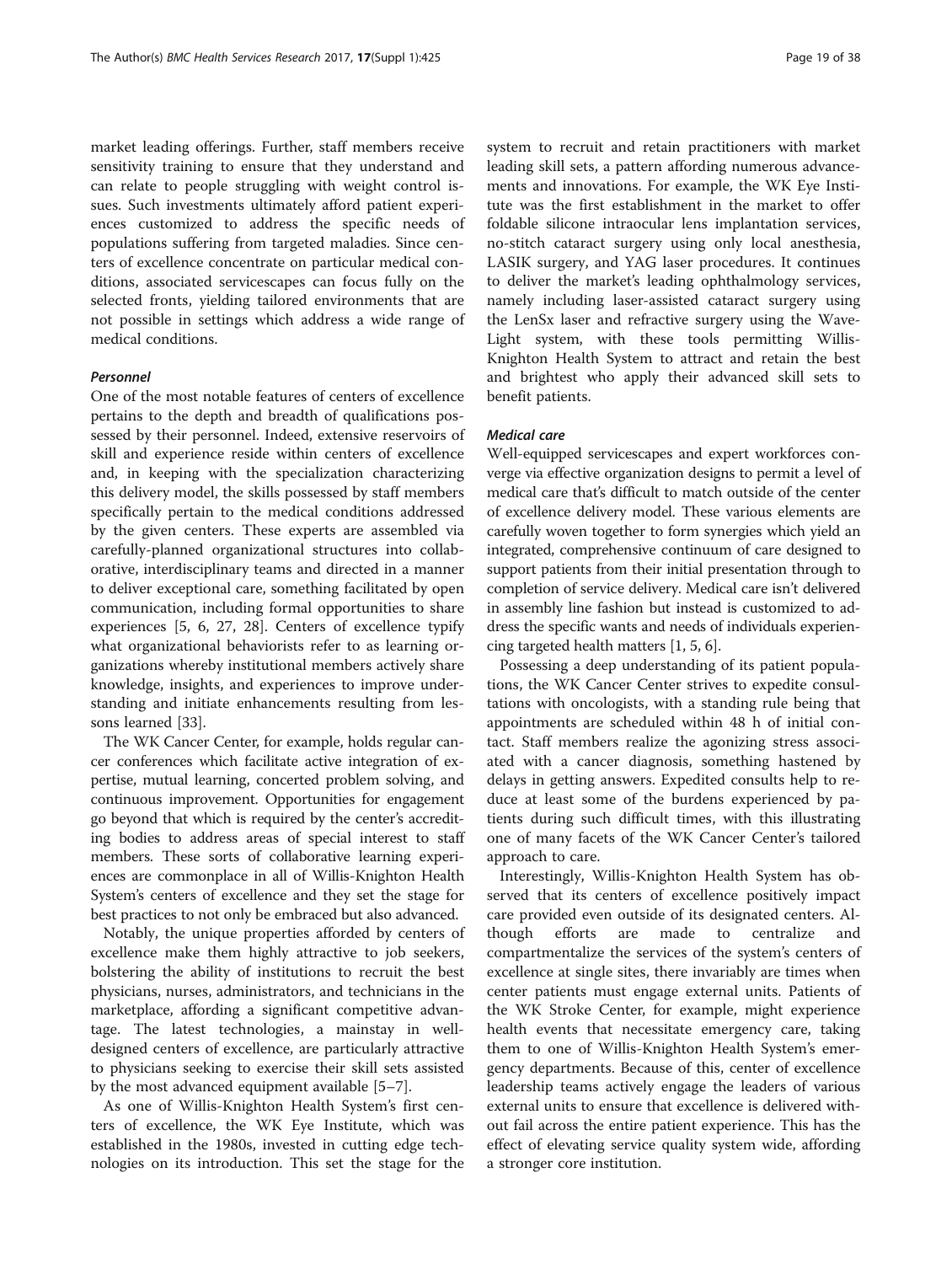#### **Marketing**

Properly assembled and operated centers of excellence establish healthcare providers as marketplace authorities on particular medical fronts, supplying helpful marketing benefits. With proper marketing efforts directed toward promoting the depth and breadth of services provided, combined with excellent care delivery which generates positive word-of-mouth communications from patients, centers of excellence effectively create ongoing top-of-mind awareness which has the effect of bolstering patient volume [\[34\]](#page-9-0).

Centers of excellence are particularly effective for purposes of product differentiation, the practice of embedding distinguishable features and benefits into given products (i.e., goods and services) in an effort to differentiate them from competitive offerings and foster customer recognition [\[15](#page-9-0)]. The more competitive the industry, the more essential product differentiation becomes [\[4](#page-9-0), [15, 16](#page-9-0)]. Given the intense rivalry that characterizes the healthcare industry, efforts naturally must be taken to effectively distinguish service offerings from those of marketplace rivals and centers of excellence provide significant opportunities to do just that.

Importantly, Willis-Knighton Health System has observed that its centers of excellence, courtesy of their high-profile status, provide a halo effect which positively impacts all of its service lines [\[34](#page-9-0)]. Their high-attraction capabilities also afford opportunities to cross-sell services outside of given centers of excellence, as patients very often have more than one medical need. These features position centers of excellence as market share boosters, a point that certainly shouldn't be overlooked by healthcare executives, given the competitive state of the industry. As noted earlier, Willis-Knighton Health System attributes its achievement of market leadership largely to the center of excellence delivery model which dramatically hastened market share growth.

#### Finance

Centers of excellence have great potential to improve the financial performance of healthcare entities [\[1](#page-9-0), [5, 6](#page-9-0)]. This benefit ultimately is derived from the collection of other benefits afforded by these centers. Product differentiation hastens patient volume which positively impacts bottom line performance. Quality enhancements attract patients seeking the best care possible, bolster patient satisfaction and positive word-of-mouth communications, reduce the potential for malpractice lawsuits, and facilitate the attainment of standards required to maximize reimbursements under models such as valuebased purchasing and bundled payments. Additionally, the concerted direction of resources toward highlyspecialized areas of care, often centralized at single sites,

permits the achievement of economies of scale, further generating savings and improving financial performance.

Willis-Knighton Health System has witnessed firsthand the synergies afforded by centers of excellence and their positive impact on financial performance. Despite the fantastic expenses associated with establishing centers of excellence, the mutual benefits afforded, including financial ones, provide ample justifications for their pursuit.

#### Establishing centers of excellence

Over its many experiences establishing and operating centers of excellence, Willis-Knighton Health System has acquired significant associated proficiencies. Those pertaining to the assembly of centers of excellence are perhaps most critical as they set the stage for operations going forward. Efforts must be on the mark throughout the development process as errors experienced here will plague operations potentially indefinitely and could even result in failures. To ensure consistency in assembly and increase prospects for success, Willis-Knighton Health System crafted a framework, known as the Center of Excellence Establishment Protocol, to guide center of excellence development initiatives. Completion of the 3 stage protocol yields an operational center of excellence. Illustrated in Table [1,](#page-6-0) the framework is explained as follows.

#### Stage 1: vision and validation

When considering the establishment of a center of excellence, intensive efforts first are directed toward conceptualizing the offering and ascertaining its feasibility. This begins by appointing an interdisciplinary committee charged with visualizing and vetting the proposed center of excellence. Committee composition is dependent on the focus of the given center of excellence, but generally includes representation from the occupational categories required to operate the center (e.g., administrators, physicians, nurses, technicians). External parties, such as consultants, architecture and engineering experts, design professionals, peer institution leaders, and community stakeholders, are scheduled to attend committee meetings as needed for provision of associated insights and expertise.

Before focusing on the specifics associated with the center, committee members must first assess the institution's readiness to operate the given center by verifying the sufficiency of financial resources, organizational culture, and leadership support. Even with only a cursory review of the attributes characterizing centers of excellence, it goes without saying that extensive financial resources are required to establish these programs. Such expenditures, however, are forwarded in anticipation of the greater gains afforded when operations ensue.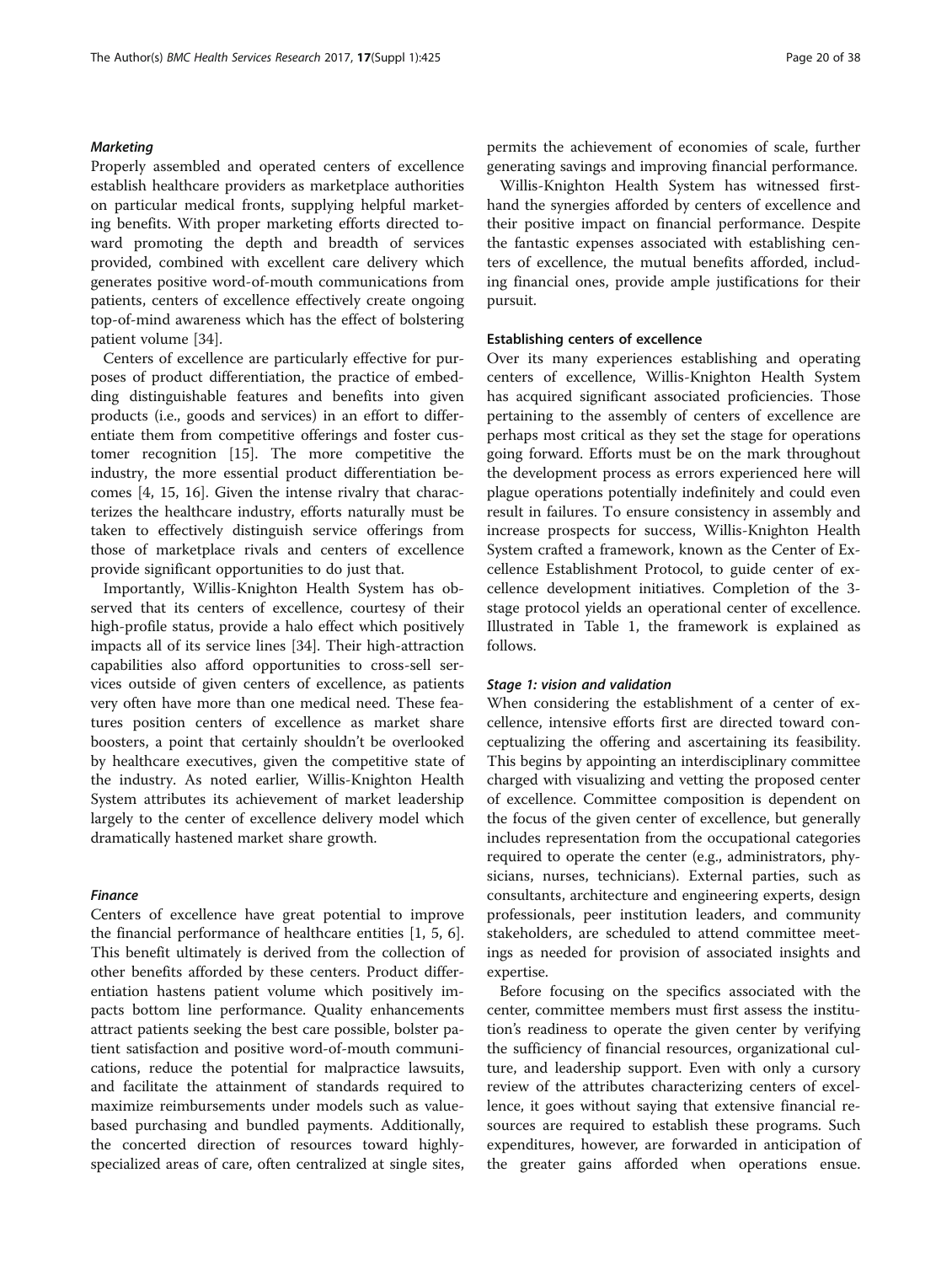## <span id="page-6-0"></span>Table 1 The center of excellence establishment protocol

Stage 1: vision and validation

When considering the establishment of a center of excellence, conduct a series of initial assessments to conceptualize the offering and ascertain feasibility

- a. Appoint an interdisciplinary committee charged with envisioning the prospective center of excellence
- b. Assess the availability of foundational requirements for success by verifying the sufficiency of financial resources, organizational culture, and leadership support
- c. Craft working mission and vision statements for the prospective center of excellence
- d. Conduct a feasibility study to assess community need, determine services to be featured, estimate patient volume, and ascertain the financial viability of the proposed center
- Stage 2: design and development

With conceptualization completed and feasibility verified, prepare detailed plans which address each component of the center of excellence

- a. Organization design
	- i. Prepare a comprehensive organizational chart which depicts positions and associated reporting relationships required for comprehensive, single-site treatment of targeted medical conditions
	- ii. Devise shared governance mechanisms and processes to ensure transparency and accountability
- b. Servicescape design
	- i. Aided by field trips to peer centers, insights from internal and external experts, and accounts in publications, design a service environment customized to address the needs of patients facing the medical conditions targeted by the proposed center
	- ii. Determine the assets to be housed within the given center, the anticipated patient volume, the accommodations required by staff members, and the associated spatial requirements necessary to deliver the entire continuum of care within the servicescape
	- iii. Identify an appropriate site to house the center of excellence and work with architects, engineers, designers, and other professionals to prepare formal plans
- c. Personnel
	- i. Determine staffing requirements and the specific qualifications (e.g., credentials, skills, experience) needed to fulfill the center's mission
	- ii. Formulate an associated recruitment plan to acquire highly qualified personnel
- d. Medical care
	- i. Formulate plans to ensure that servicescape and workforce assets are carefully integrated via the organization design to yield outstanding medical care and attention
	- ii. Incorporate organizational learning principles to facilitate best practices, continuous improvement, and innovation
	- iii. Envision which areas outside of the center's command and control patients likely will encounter so that relationships can be formed to facilitate the delivery of excellence across the entire patient experience

#### Table 1 The center of excellence establishment protocol (Continued)

#### e. Marketing

- i. Select the center's brand name, design brand elements (e.g., logos, slogans), and formulate an associated marketing communications plan and, ideally, a center-specific marketing plan
- ii. Envision potential opportunities to cross-sell services to patients
- f. Finance
	- i. Investigate opportunities to maximize efficiencies and bolster reimbursements and work to incorporate these into clinical and administrative processes to enhance revenue
	- ii. Ensure that synergies between and among the distinguishing features of the center are maximized to afford enhanced financial performance

Stage 3: completion and commercialization

On approval of design and development plans, the center of excellence moves from the blueprint stage to construction and then launch, concluding the establishment protocol

Regardless, access to sufficient capital is required in order to successfully establish centers of excellence, something the assigned committee will need to investigate and verify before pursuits begin in earnest.

The organizational culture of a healthcare establishment exerts a profound influence on virtually every facet of its operation. It can be positive, fostering helpful attitudes, teamwork, and productivity, but it also can be negative, harming institutional operations [[35](#page-9-0), [36](#page-9-0)]. Culture flaws or the presence of negative subcultures scattered about the institution can have a detrimental impact on centers of excellence. Even as somewhat selfcontained entities within greater organizations, symbiotic relationships invariably exist. As such, committee members must ensure that the culture of the given institution is one which will support the sound establishment and productive operation of the proposed center.

The costs and complexities associated with centers of excellence require extensive initial and ongoing support on the part of the institution's leadership. Commitment from top leaders obviously is required for program authorization, but this dedication must be sustained in order for centers of excellence to endure. Additionally, commitment from departmental leaders across the institution is necessary, as external units at least occasionally will be called upon to support aspects of the continuum of care delivered by the center. Ultimately, comprehensive support across all units that will directly or indirectly support the patient care initiatives provided by the center must be acquired for best results.

Assuming the presence of sufficient financial resources, a positive organizational culture, and comprehensive leadership support, efforts of the committee are then directed toward crafting working mission and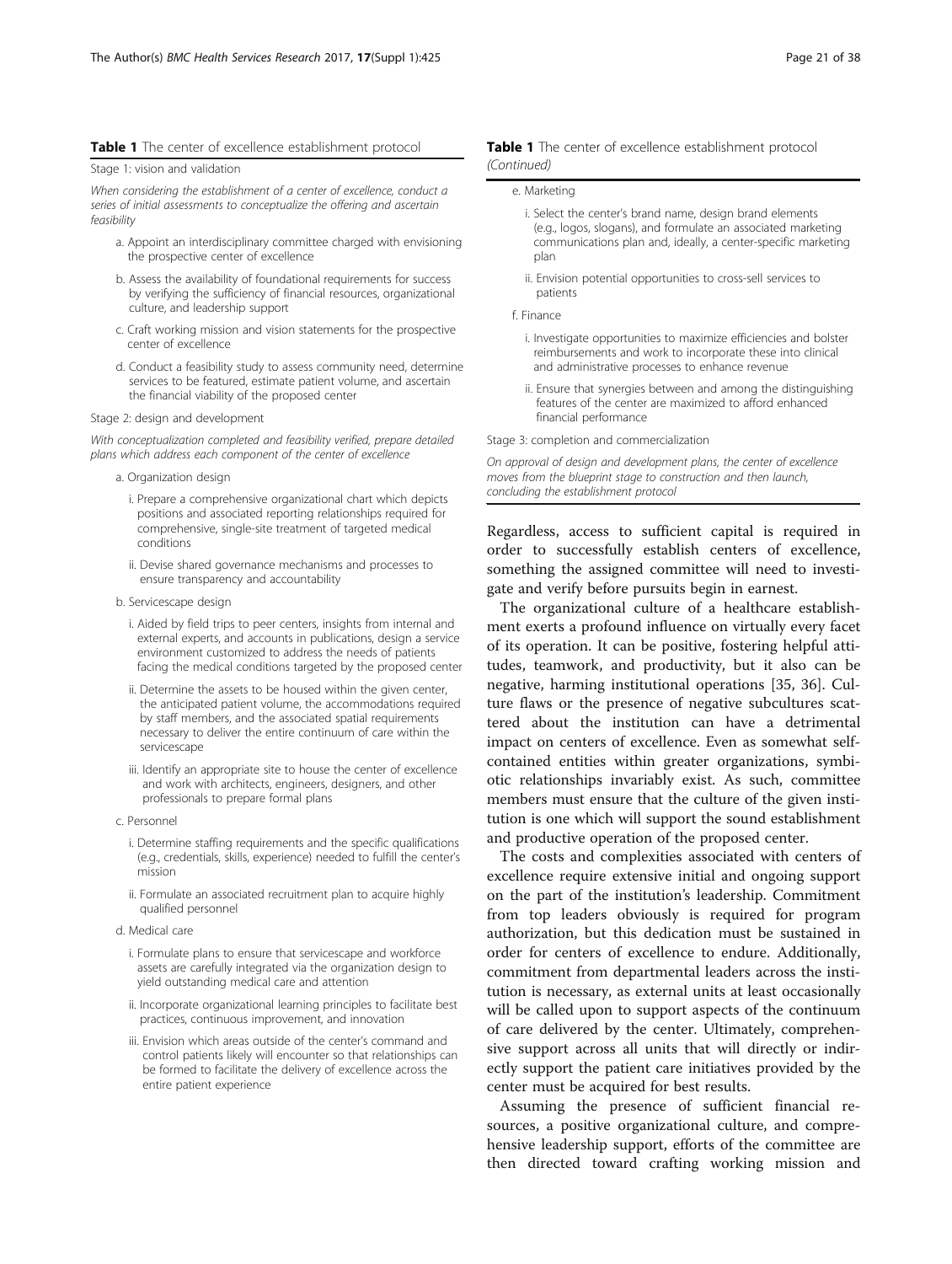vision statements. This helps to conceptualize the role that the center of excellence will play in the marketplace, the populations that it will address, and the benefits that it is expected to afford. Mission and vision statement assembly activities also present opportunities to ensure that prospective centers are sufficiently differentiated from other service offerings in given marketplaces.

On development of these items, a general conceptual framework emerges which in turn must be validated via a feasibility study designed to assess community need, determine the specific array of healthcare services to be featured, estimate patient volume, and ascertain through associated financial analyses, including revenue projections, the viability of the proposed center. If results do not support the center's establishment, the pursuit should be abandoned or perhaps reformulated to remedy whatever shortcomings were discovered, potentially bringing the idea into the realm of feasibility. If results support the establishment of the center of excellence, pursuits can advance to the design and development stage.

#### Stage 2: design and development

With conceptualization completed and feasibility verified, detailed plans are prepared which address the components of organization design, servicescape design, personnel, medical care, marketing, and finance, treating these in defined manners called for by the center of excellence delivery model.

Addressing the organization design component begins with the assembly of a comprehensive organizational chart which identifies positions and associated reporting relationships necessary to support the center of excellence. Care must be taken to design the structure in a manner compliant with the tenets of the delivery model, ensuring a centralized, integrated arrangement which addresses the entire continuum of care required by patients. Shared governance mechanisms, components designed to foster interdisciplinary teamwork by giving a voice to those involved in delivering the services provided by the center, must also be determined and structured. Oversight committees, for example, must be assembled to ensure representation from clinical, administrative, and patient ranks. Leadership structures must also be determined, with collaboration, especially between administrative and clinical areas, being essential. Physicians, in particular, must be engaged to ensure high involvement in operational processes and procedures to advance excellence in service delivery. Operations must be conducted in a transparent manner characterized by open communication between and among parties. Accountability for assigned processes and outcomes must be required of all roles.

Servicescape formulation best begins by touring operating centers of excellence which are addressing the proposed center's targeted medical conditions. Such tours can generate a wealth of ideas and they also can help institutions establish peer relationships which can yield mutual benefits. Beyond such tours, in-house experts, accounts from scholarly and trade publications, and architecture, engineering, technology, and design professionals must be consulted for ideas, insights, and guidance in the assembly of the center's patient-centered service environment.

Ultimately, determinations must be made regarding the assets to be housed within the given center, the anticipated patient volume, the accommodations required by staff members, and the associated spatial requirements necessary to deliver the entire continuum of care within the servicescape. With those requirements stipulated, site selection and acquisition activities can be conducted, after which architects, engineers, designers, and related professionals can then prepare formal plans.

The personnel requirements of the center of excellence must be determined and specific qualifications (e.g., credentials, skills, experience) must be stipulated. It is especially important to staff the center with personnel who possess market leading qualifications, with a premium being placed on acquiring candidates with specialty credentials demonstrating prowess in addressing the specific medical conditions targeted by the given center. Importantly, special attention must be directed toward positions envisioned to be difficult to fill, with proper resources being allocated to ensure recruitment success. With knowledge of staffing requirements in hand, internal and external recruitment plans are developed to ensure that properly qualified personnel in sufficient numbers are available for service when the center of excellence opens.

With medical care of exceptional quality being the ultimate distinctive point associated with centers of excellence, plans must be formulated to ensure that servicescape and workforce assets are carefully integrated via the organization design to yield outstanding medical care and attention. Centers must incorporate best practices at every possible opportunity, initiate mechanisms to ensure continuous improvement, and pursue innovations which benefit patients and institutions alike. Since centers of excellence exist within greater healthcare institutions, efforts must also be directed toward envisioning which areas outside of the center's command and control patients likely will encounter so that relationships can be formed to facilitate the delivery of excellence across the entire patient experience.

Marketing aspects to be addressed during the design and development stage primarily pertain to branding and related marketing communication matters. First and foremost, the brand name of the center of excellence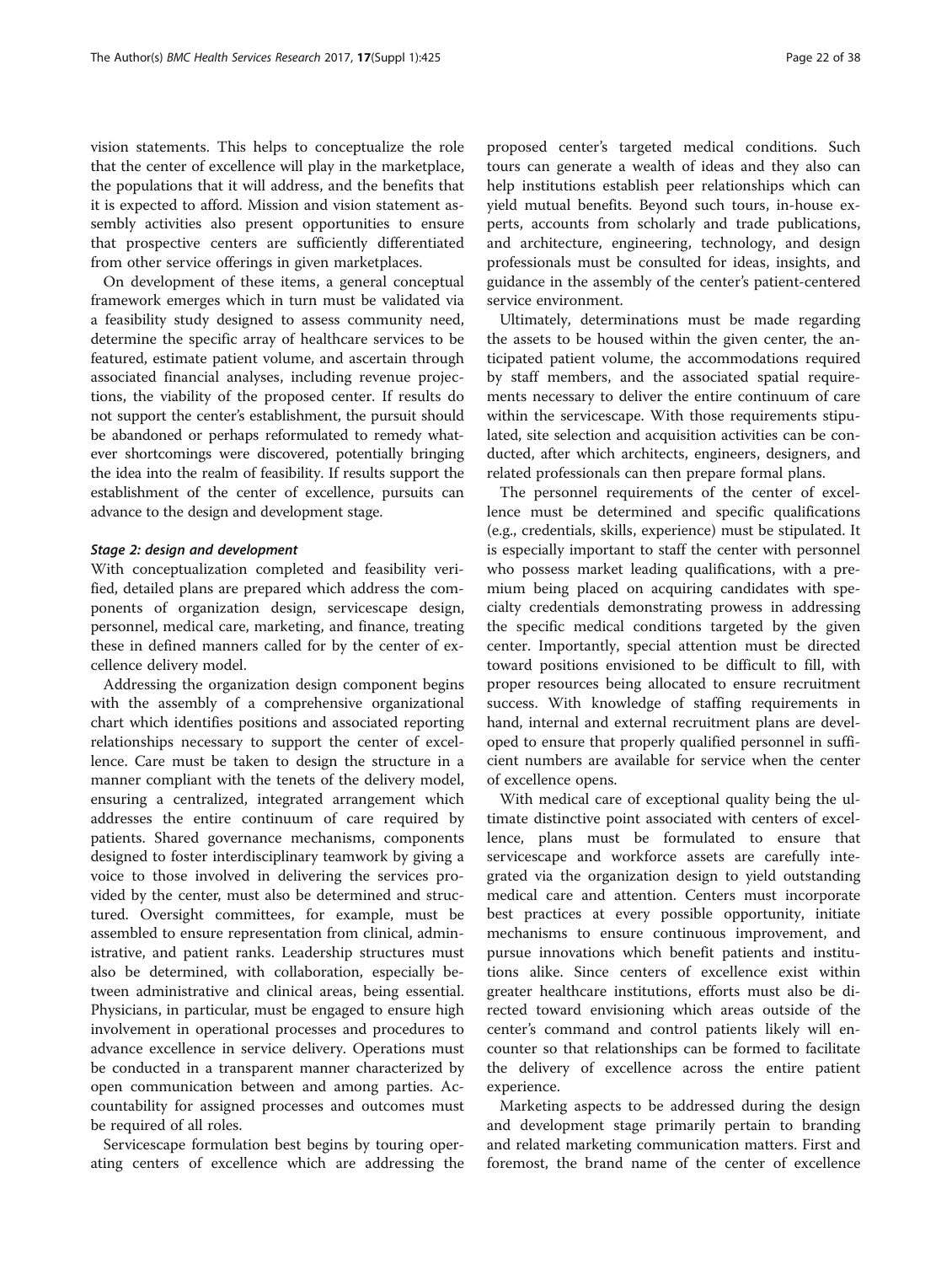must be determined. Will the center of excellence descriptor be used and, if so, will it be part of the entity's formal brand name or simply serve as a secondary reference underscoring the name of the establishment? With that particular determination made and other brand design activities (e.g., logo and slogan development) completed, broader marketing communication matters can be addressed, including introductory advertising, grand opening ceremony plans, and so on. Being a component within a larger healthcare institution, a newly established center of excellence normally will fall under the existing marketing plan operated by the given institution. Regardless, a center-specific marketing plan is advised, especially during the early stages of the center's life. Since the center likely will attract a high degree of attention and accompanying patient volume, efforts also should be directed toward ascertaining logical tie-ins with other service lines in order to identify opportunities to crosssell services to patients.

Regarding matters of finance, many of the features of centers of excellence naturally afford opportunities which positively impact financial performance, but concerted attention generally is required in order to realize them. Standardization of processes, for example, can generate efficiencies which reduce waste and improve performance. Centralizing operations also affords opportunities to generate efficiencies. Further, resulting quality metrics can boost reimbursement potential, offering another opportunity to bolster the financial position of the center of excellence. Cost savings, efficiencies, economies of scale, and other value-laden avenues all must be consciously and tactfully engineered in order to garner maximum returns. As such, all development activities must be viewed with an eye toward financial impact as a means of ensuring that efficient and effective processes that support financial viability are incorporated at each and every turn.

#### Stage 3: completion and commercialization

With the design and development stage completed, plans are submitted for approval. On authorization, the center of excellence moves from the blueprint stage to construction and then launch, concluding the establishment protocol. The unit then falls under the auspices of the prevailing strategic management framework of the greater healthcare institution which includes standard processes for planning, implementation, and evaluation activities to help ensure that the newly formed center of excellence operates proficiently and achieves designated goals.

#### Operational considerations

Throughout the Center of Excellence Establishment Protocol, as with most comprehensive undertakings, a premium is placed on making wise decisions based on accurate information. Proper expertise is vital for achieving the best outcomes. In Willis-Knighton Health System's case, executives worked over many years to develop internal expertise and nurture relationships with external parties (e.g., consultants, architecture and engineering firms, peer healthcare institutions) for provision of supplementary insights. These efforts ultimately yielded a significant competitive advantage which fostered success across all of its center of excellence development initiatives, with returns on this investment continuing to this day.

Healthcare institutions desiring outcomes similar to those achieved by Willis-Knighton Health System should follow suit by developing knowledge resources of their own to guide associated endeavors. While acquisition of such can take time, especially for newly established healthcare facilities, this shouldn't discourage pursuit of centers of excellence. As internal expertise is being accumulated, institutions can look to external parties to supply required insights, providing a helpful bridge for addressing any knowledge gaps encountered, thus permitting complex initiatives to move forward.

### Conclusions

Willis-Knighton Health System's experiences involving the establishment and operation of centers of excellence have been highly rewarding on multiple levels. Perhaps most importantly, these initiatives and efforts have enhanced the depth and breadth of healthcare services available in the communities served by the system. Without question, centers of excellence require significant resources, but if well designed and developed, such expenditures represent investments that have the potential to pay dividends that could even be considered to be priceless, especially in cases where in the absence of given centers, communities would simply have to do without needed healthcare services.

The Center of Excellence Establishment Protocol presented in this article supplies helpful guidance that can be used by any healthcare institution desirous of pursuing centers of excellence. Since resources which offer detailed assembly information appear to be limited, it is hoped that the light shed by this article will help healthcare providers better understand centers of excellence and be more capable and confident in associated development initiatives, affording greater opportunities for themselves and their patient populations.

#### Acknowledgments

A special note of thanks is extended to Riley Waddell, Greg Sonnenfeld, Christopher Sale, Kimberly Foulk, Darrell Rebouche, and the greater Willis-Knighton Health System family for their helpful assistance throughout the development and publication of this article.

#### Funding

Article processing charges were funded by Willis-Knighton Health System.